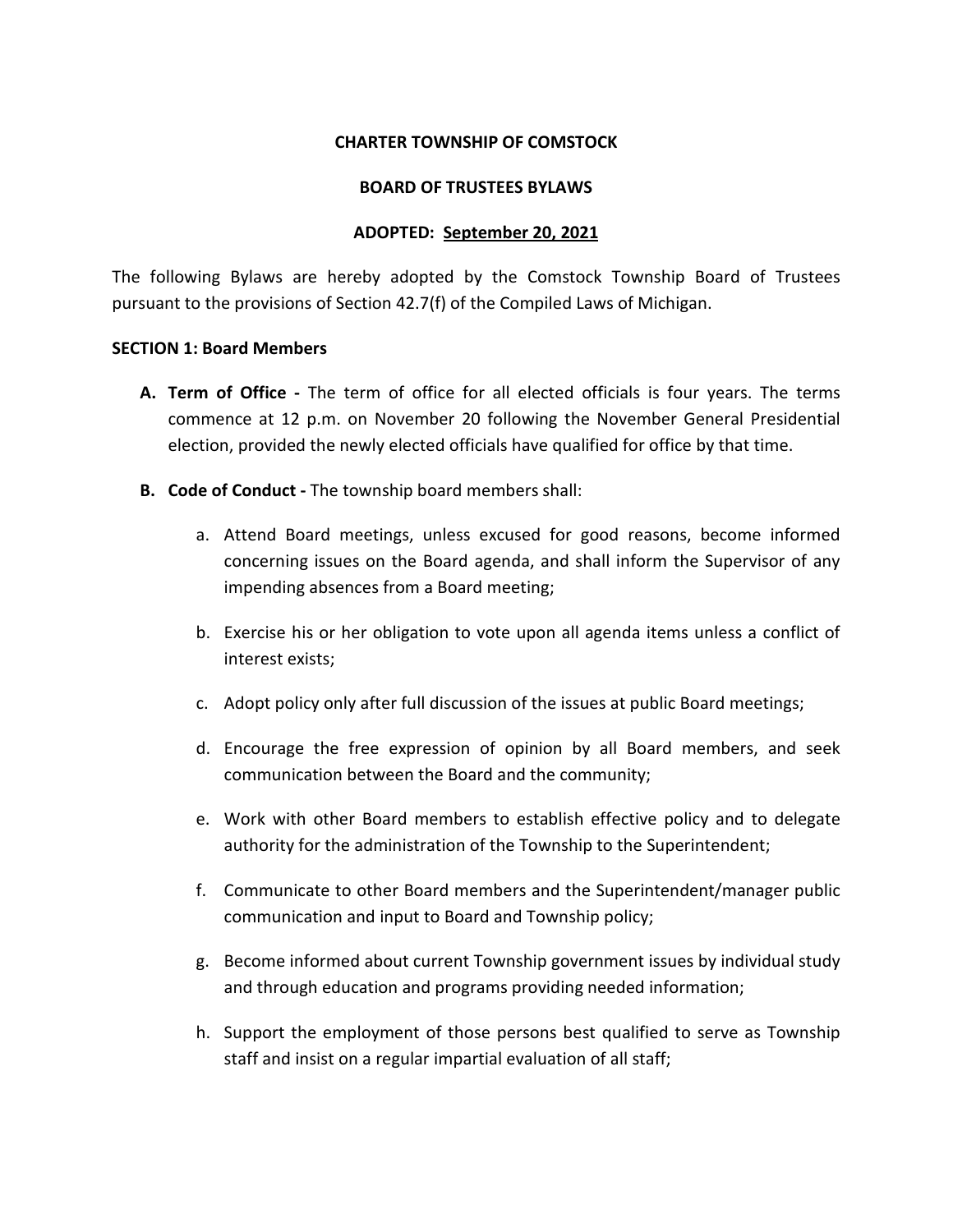- i. Avoid being placed in a position of conflict of interest and refrain from using the Board position for personal or partisan gain; and
- j. Take no action that will compromise the Board or the Township staff and respect the confidentiality of information that is privileged under applicable law.

## **SECTION 2: Meetings**

- **C. Regular schedule -** The township board shall meet on the first and third Monday of each month in regular session. If any regularly scheduled meeting that falls on one of the following holidays (New Year's Day, President's Day, Martin Luther King Day, Memorial Day, Independence Day, Labor Day, Veteran's Day, Christmas Eve Day, Christmas Day), the regular meeting shall be cancelled.
- **D. Special meetings -** The Township Board shall meet in special session at the call of the Township clerk upon the written request of the supervisor or two members of the Township Board. Notice of special meetings shall be given to each Township Board member at least 24 hours in advance of the special meeting. Such notice shall be served personally, left at the member's usual place of residence, or placed in the board member's Township mailbox by the township Clerk or the clerk's designee. If placed in the Board Member's mailbox the Clerk or the Clerk's designee shall alert the board member of the notice via telephone or e-mail. The notice shall also contain the time, place, and purpose of the meeting.
- **E. Place of meeting -** Regularly scheduled meetings shall be held in the Township Hall. Whenever the regular meeting place of the Township Board shall appear to be inadequate to accommodate all of the public expected to attend, the Supervisor and Clerk may change the meeting to a larger facility located in the Township. A notice of such change shall be provided as required by law.
- **F. Time of meetings -** Regularly scheduled meetings shall begin at 6 o'clock in the evening unless the Board shall, by majority vote in a public meeting, set a different starting time. The Township Board shall not begin considering any matter on the agenda not yet under consideration by the hour of 10:00 P.M. except by unanimous consent of the Board members present. Matters on the agenda and not yet acted upon at the time of adjournment will be placed on the agenda of the next regular meeting or special meeting if one is called.
- **G. Change in schedule -** Changes in the regular schedule shall not be made except upon the approval of a majority of the Board Members in a public meeting. In the event the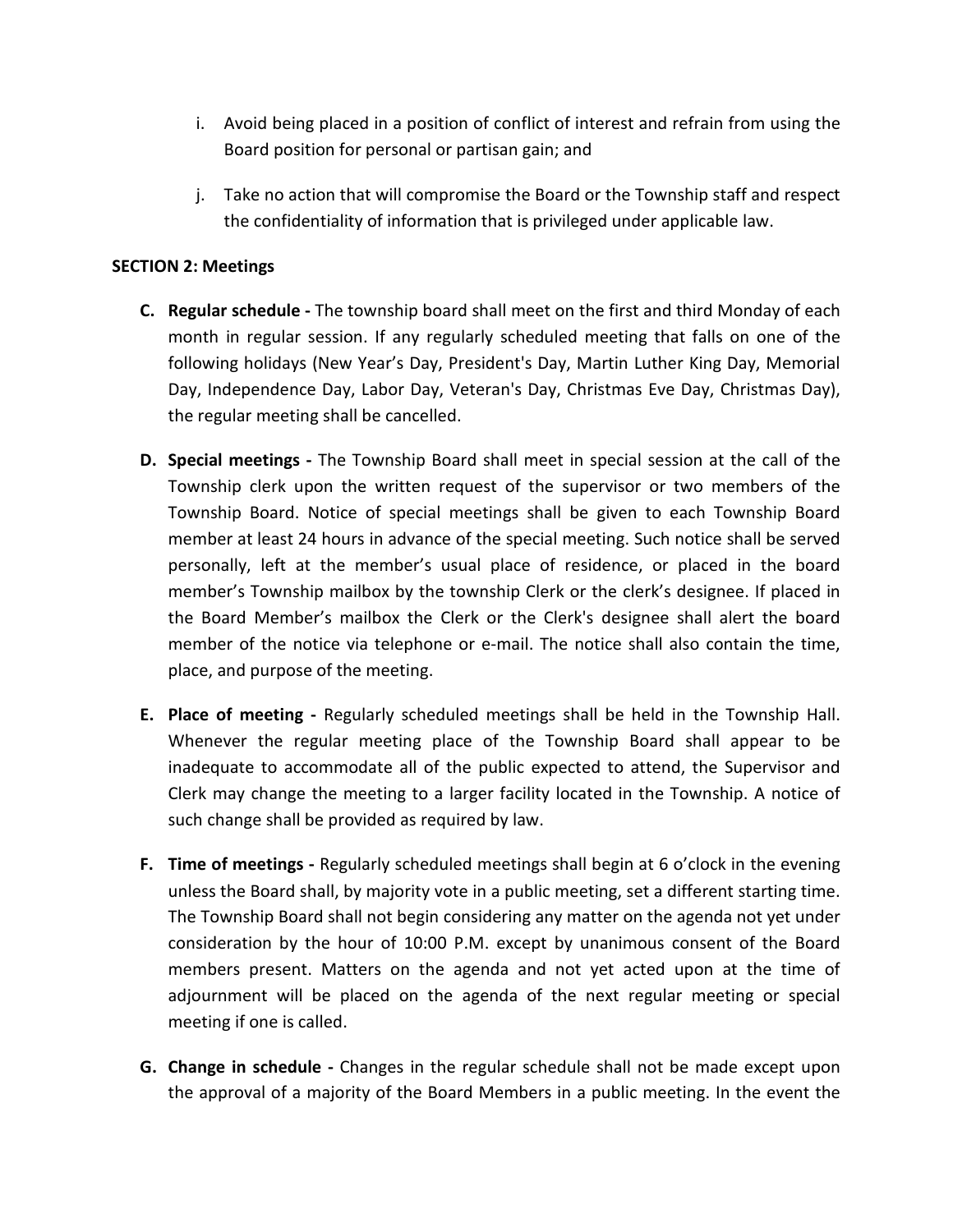Board shall meet and a quorum is not present, the Board, upon the action of a majority of those present, may adjourn the meeting to another day provided that proper notice to members and public are given, as may be required by law.

# **SECTION 3: Notices**

The Township Clerk shall be responsible for providing the proper notice for all meetings of the Township Board. Such notification shall include but not necessarily be limited to the following:

- **A. Regular meetings -** The clerk shall post or publish a notice within 10 days after the first meeting of the Township Board in each calendar year, as required by law, indicating the dates, times, and places of the board's regular meeting schedule. The Clerk shall also post the schedule and schedule changes on the Township webpage if one is in use.
- **B. Schedule change -** Whenever the Board shall change its regular schedule of meetings, the clerk shall post or publish a notice of the change within 3 days following the meeting in which the change was made, as required by law.
- **C. Emergency meetings** If the Board shall reschedule a meeting under the provisions for a change of schedule or call a special meeting under the provisions for Special Meetings, the Clerk shall post a notice of such change immediately and no meeting except emergency meetings shall be held until the notice shall have been posted at least 18 hours, as required by law. An emergency meeting shall be held only upon the call of the Supervisor or upon the consent of two thirds of the members and only if a delay would threaten severe and imminent danger to the health, safety, and welfare of the public.
- **D. Notification to media and others -** The Clerk shall notify, without charge, any newspaper, radio, or television station of such meeting schedule, schedule changes, or special meetings, whenever such newspaper, radio or television station shall have filed with the Clerk, a written request for such notice. The Clerk shall also notify other individuals or organizations of the regular meeting schedule, changes in the schedule, or special meetings, but only upon their written request and agreement to pay the township for printing and postage expenses. The Clerk shall mail all such notices pursuant to this rule by first-class mail and by email.

# **SECTION 4: Agendas**

**A. Special meeting agenda -** Whenever the Board shall be called into a special meeting, the matters to be considered shall be stated in the call of the meeting. No other matters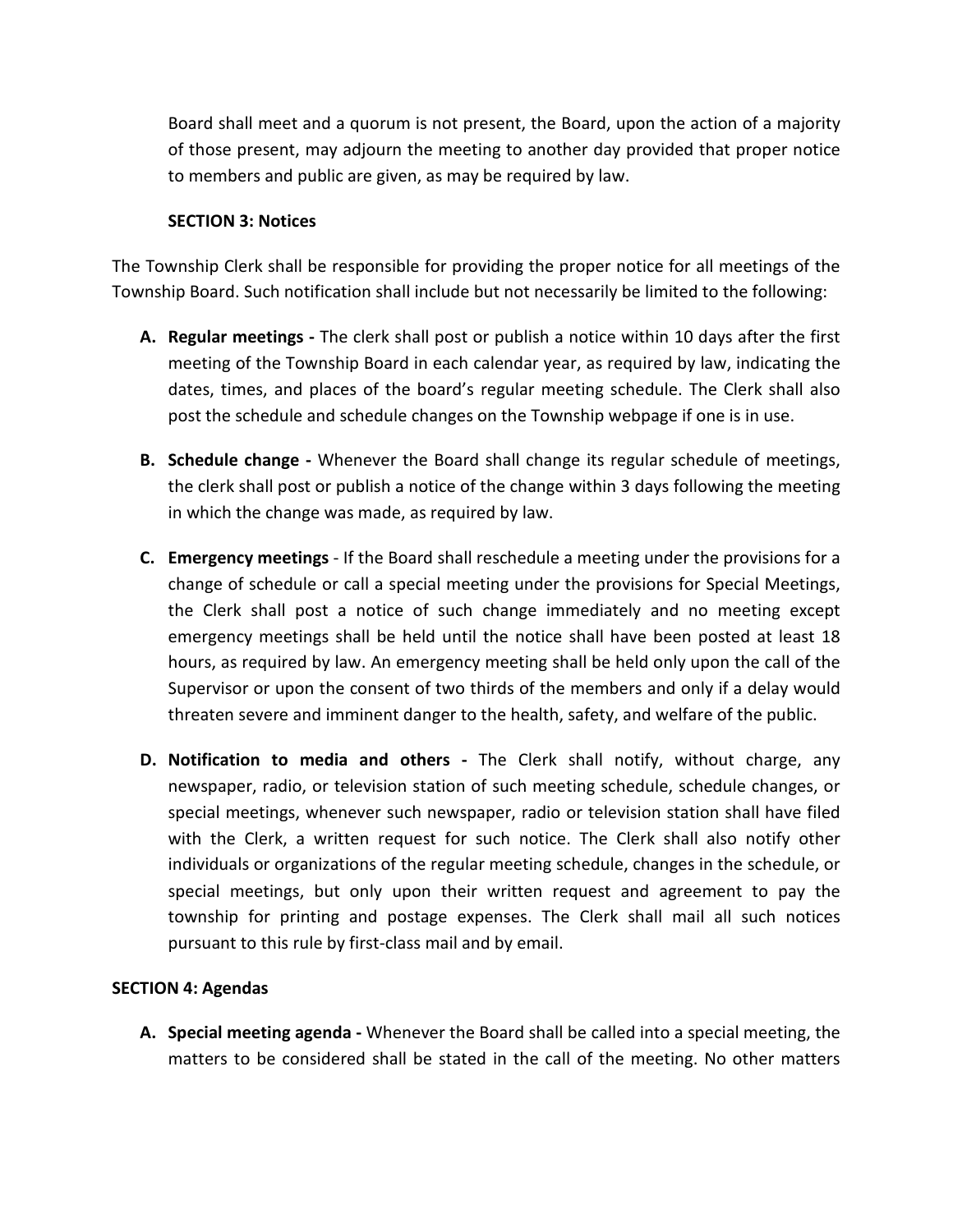shall be considered except when all members are present and a majority of the board concurs.

**B. Distribution of agenda and materials -** Upon completion of the agenda, or no later than Friday before the meeting, the Clerk shall immediately distribute copies of the agenda together with copies of reports, etc., that relate to the business matters coming to the Board to the Board members. The Clerk may distribute such materials by personal delivery, by placement in the board member's township mailbox or by email.

# **C. Order of business -**

Regular Board Meeting Agenda shall be arranged in the following order of business.

- 1. Call to order
- 2. Pledge of Allegiance to the Flag of the United States of America
- 3. Approval of the Agenda
- 4. Public Comment(s) on Agenda and Non-Agenda Items
- 5. Announcements for Department/Boards/Commissions
- 6. Consent Agenda
- 7. Presentation(s)
- 8. Business
	- a. Fire & Rescue
	- b. Planning & Zoning
	- c. Clerk
	- d. Treasurer
	- e. Supervisor
	- f. Superintendent
- 9. Reports
- 10. Informational/Future Action Items
- 11. Public Comment(s) on Agenda and Non-Agenda Items
- 12. Members Comments
- 13. Adjournment

## **SECTION 5: Meeting Conduct**

- **A. Chairperson -** The Township Supervisor shall moderate and chair all meetings of the Township Board. In the absence of the Supervisor, the Clerk is to assume the chair to open the meeting and during the selection of a member, by voice vote, to moderate the meeting. The selected chairperson pro tempore shall assume the duties of the chair.
- **B. Board members wishing to speak –** A board member shall first obtain the approval of the chair and each person who speaks shall address the chair. Other persons at the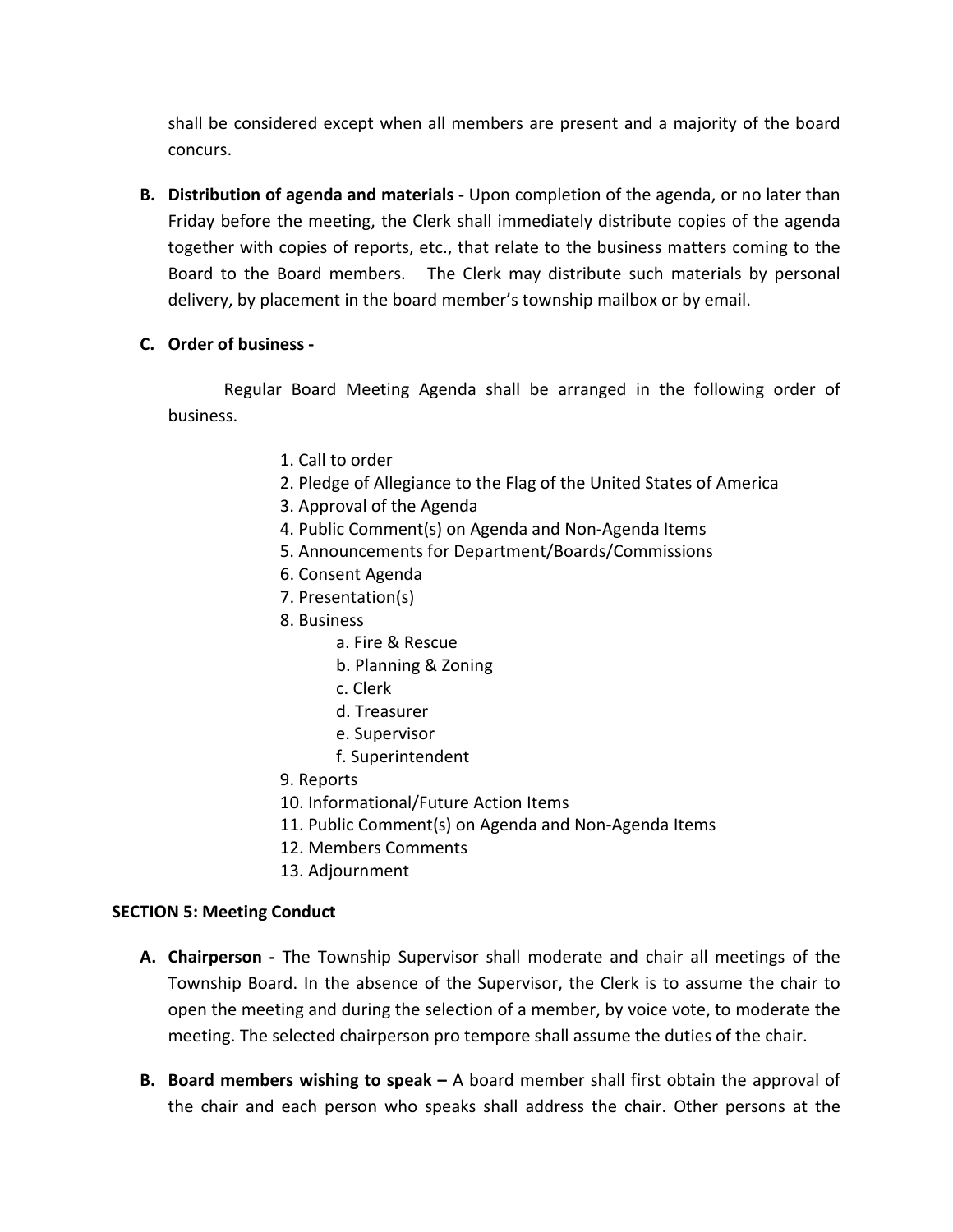meeting shall not speak unless recognized by the chair. No member shall speak a second time on any motion until all members have had the opportunity to speak once.

- **C. Citizens' Comments –** The following procedure shall be followed during the Citizen Comments portion of the Township Board meetings:
	- 1. A citizen shall only speak when recognized by the Supervisor.
	- 2. When recognized by the Supervisor, a citizen shall approach the podium prior to speaking. This rule may be waived by the Supervisor in the circumstances of physical disability or other special hardship.
	- 3. Citizen comments shall be directed to the Township Board and must state the citizen's name and address for the meeting record.
	- 4. A citizen may speak as follows:
		- a. Once for no more than three (3) minutes during the Citizen Comments portions of the meeting.
		- b. Once for no more than three (3) minutes during a public hearing with comments limited to the agenda item being considered by the Township Board at that time.
	- 5. The above limitations may not be extended by another citizen's offer to donate his/her time to the speaker.
- **D. Disorderly conduct at meetings -** The Supervisor may call to order any person who is being disorderly at a Township Board meeting by speaking or otherwise disrupting the proceedings, by speaking longer than the allotted time, or by speaking vulgarities. If such behavior continues after being warned by the Supervisor to stop, such person shall be determined to be out of order. If a person shall continue to be disorderly and disrupt the meeting after being directed to stop by the Supervisor, the Supervisor may order the person to be removed from the meeting. No person shall be removed from a public meeting except for an actual breach of the peace committed at the meeting

# **SECTION 6: Procedure**

**A. Quorum -** Four members shall constitute a quorum for the transaction of business at all meetings of the township board.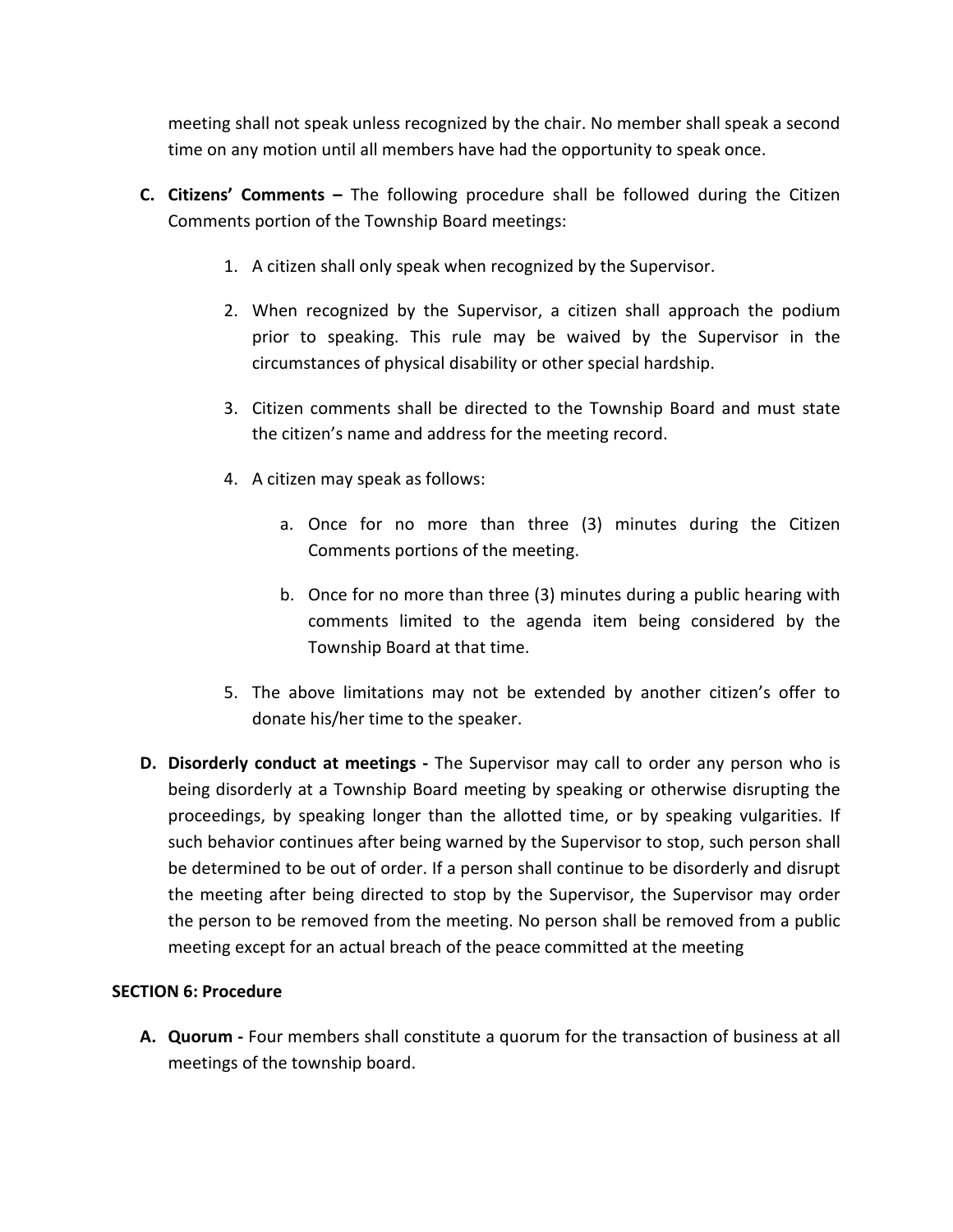- **B. Majority Vote -** All Board Motions shall pass by a majority vote of those present, unless an exception is provided for in state statute or in these rules.
- **C. Parliamentarian -** The Supervisor or their designee shall act as Parliamentarian and shall govern all questions of procedure that are not otherwise provided by these rules or by state law.
- **D. Voting –** Whenever a question for vote is called for a vote by the Supervisor or Chair of the meeting, every member present shall vote on all questions decided by the Township Board. No member present shall abstain from voting yes or no, unless excused by majority vote of the other members present for conflict of interest.
	- a. On request by any Township Board Member, the vote on any pending question shall be taken by a recorded roll call vote.
	- b. When a recorded roll call vote is demanded and after the Supervisor has stated the question, the Clerk is directed to call the roll; no board member is allowed to speak on the question, nor shall any motion be in order until such roll call is completed and the result is announced.

# **SECTION 7: Record of Meetings**

- **A. Clerk responsibility -** The Township Clerk or Deputy Clerk shall be responsible for maintaining the official record and minutes of each meeting of the Board. The minutes shall include all the actions of the Board with respect to motions. The record shall include the name of the maker, supporter and the vote of each member of the board on all final actions.
- **B. Record of discussion -** The Clerk shall not be responsible for maintaining a written record or summary written record of the discussion or comments of the Board members nor of comments made by members of the public.
- **C. Public access to meeting records -** The Clerk shall make available to members of the public the records and minutes of board meetings in accordance with the Open Meetings Act. The clerk shall also promptly send copies of minutes to persons who have submitted FOIA subscription for minutes and paid the fee therefore as determined by the Clerk.

## **SECTION 8: Conflict of Interest**